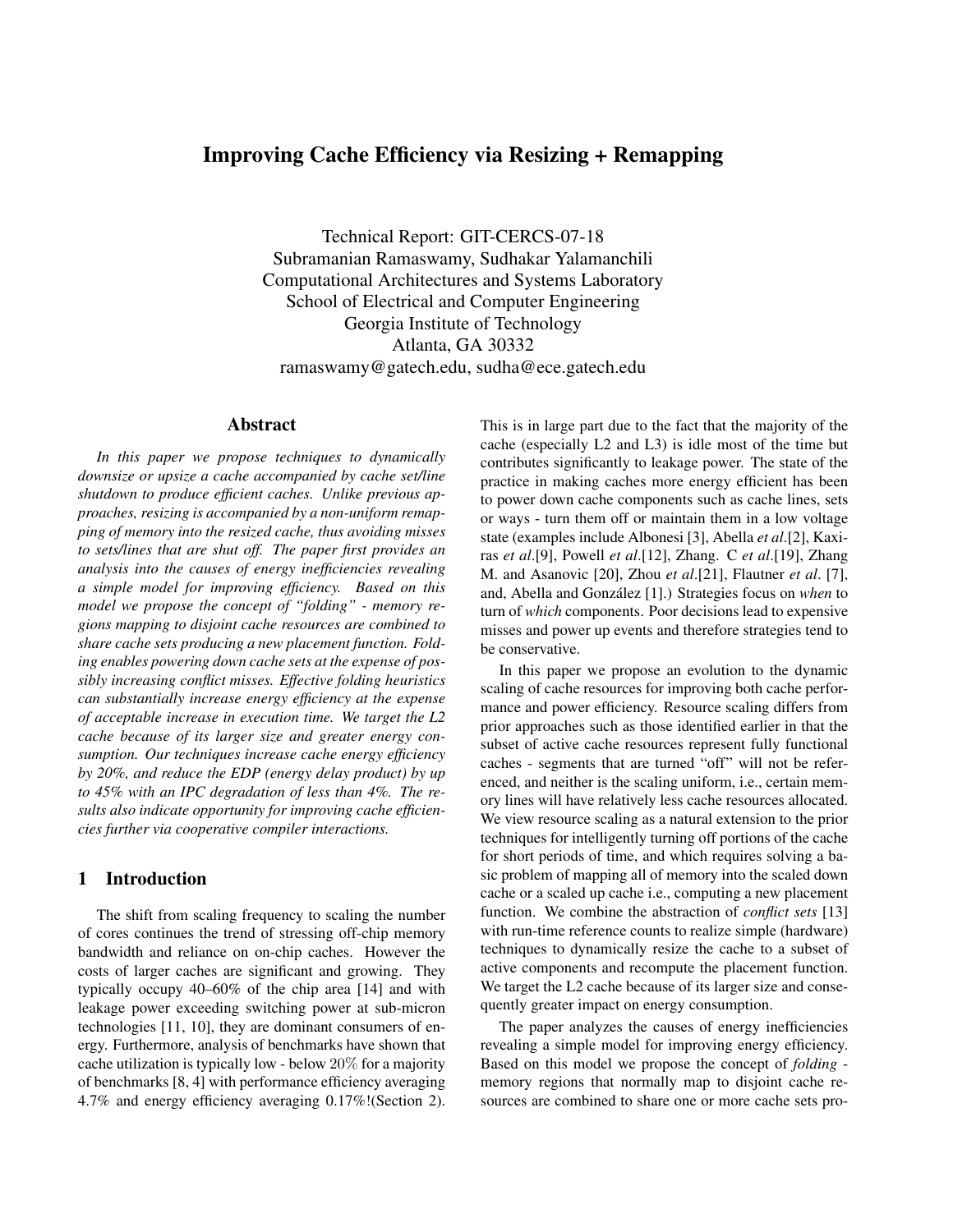ducing a new placement function. Folding enables powering down cache sets at the expense of possibly increasing conflict misses. The concepts of resizing and folding can be applied in different ways; for example, sizing and folding can be applied statically if memory access patterns are known at compile-time as happens with many scientific computing kernels. In this paper, we focus on applying folding strategies at run-time. Effective folding heuristics can substantially increase energy efficiency at the expense of an acceptable increase in execution time. Section 2 describes the model and metrics for computing cache efficiency and the application to a set of benchmarks. The resulting insights lead into several folding heuristics described in Section 3. The proposed heuristics are evaluated in Section 4 and the paper concludes with summary remarks and directions for future research.

# 2 An Efficiency Model for Caches

# 2.1 The Model

At a clock cycle, a cache line may be *active* (powered) or *inactive* (turned off). Thus, in the absence of energy management, all lines are active. Further, an active cache line is *live* on a clock cycle if it contains data that will be reused prior to eviction, and is *dead* otherwise [4, 9]. Thus, on any clock cycle, a cache line will be live, dead, or inactive. Thus the  $(L*T)$  cycles expended for a L line cache over T cycles is the sum of *live cycles*, *dead cycles*, and *inactive cycles*, with each cache line contributing one live, dead, or, inactive cycle per clock cycle.

*Cache utilization*, $\eta_u$  is the average percentage of cache lines containing live data at a clock cycle [4, 9], and is computed per Equation 1. The effectiveness of the cache, E, is computed as the percentage of cache cycles devoted to live or inactive lines as shown in Equation 2 where  $(total_{cycles})$  is the program execution time. This metric captures the effectiveness of strategies for programmed shutdown - the higher the value the greater the percentage of the active cache that retains live data. The most effective scheme is one where all cache cycles are either live or inactive. In the absence of any energy management - effectiveness is equivalent to utilization. Equation 2 and Equation 3 are equivalent because the number of active cycles is the sum of the number of dead cycles and live cycles.

$$
\eta_u = \frac{\sum_{i=0}^{i=L-1} live\_cycles_{line_i}}{\sum_{i=0}^{i=L-1} active\_cycles_{line_i}}\tag{1}
$$

$$
E = 1.0 - \frac{\sum_{i=0}^{i=L-1} dead\_cycles_{linei}}{total\_cycles * L}
$$
 (2)

$$
E = \frac{\sum_{i=0}^{i=L-1}(live\_cycles_{line_i} + inactive\_cycles_{line_i})}{\sum_{i=0}^{i=L-1}(active\_cycles_{line_i} + inactive\_cycles_{line_i})}
$$
(3)

Effectiveness as defined can be increased at the expense of a high miss rate. For example, shutting down all except one line in a direct mapped cache can produce high effectiveness for structured accesses. An efficient cache should be effective with minimal compromises in execution performance. Cache *performance efficiency*,  $\eta_p$ , is defined in Equation 4 as the product of effectiveness and a scaling factor shown below, where  $t_c$  is the cache access time,  $t_p$  is the miss penalty, and, m is the miss rate. A cache has  $100\%$ performance efficiency if it does not contribute any dead cycles, and has a 100% hit rate.

$$
\eta_p = E * \frac{t_c}{t_c + m * t_p} \tag{4}
$$

*Energy efficiency,*  $\eta_e$ , is the ratio of *useful work* to total work. We regard useful work as the cache switching energy expended in servicing a cache hit. The total work is the sum of the switching energy consumed during all cache accesses (hits and misses), and leakage energy. A cache will have an energy efficiency of unity, if all energy consumed by the cache equals the switching energy consumed during cache hits. Energy efficiency is defined in Equation 5, where  $sw_{energy}$  represents the switching energy, and  $leak_{energy}$  represents the leakage energy.

$$
\eta_e = \frac{sw_{energy} * num_{hits}}{sw_{energy} * (num_{hits} + num_{misses}) + leak_{energy}}
$$
(5)

Although cache sets/lines may be turned off to reduce leakage energy losses, if additional misses are created as a result, program execution time increases. The increase in execution cycles leads to greater energy consumption by all active lines and therefore the choice of lines to turn off are critical. Effectiveness and utilization can be expected to drop as misses generally increase the percentage of dead cycles due to conflict misses with a live cache line. An important question now becomes the line size - will smaller line size enable a finer degree of control over energy dissipation? Can we exercise this control effectively? The preceding model provides a simple classification of cache cycles that can be used to reason about cache efficiency, especially, as it relates to energy efficiency. This paper does not explore the impact of cache parameters on the model parameters. Rather we use this model to identify good folding heuristics. An analysis of benchmark kernels towards that end is provided in the following section.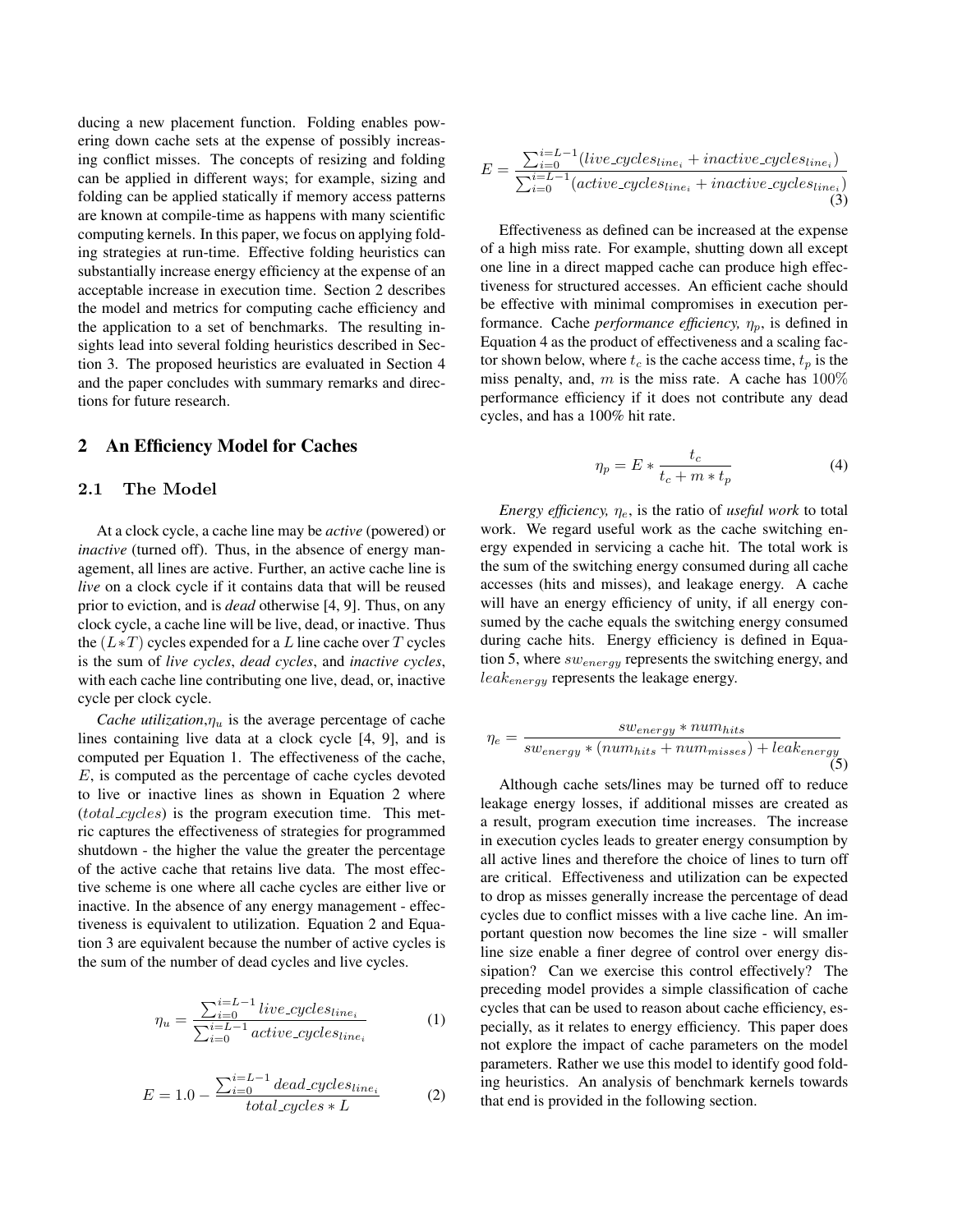#### 2.2 Empirical Analysis

We simulated the execution of benchmarks from the SPEC2000 [18], Olden [15] and DIS [6] suites using the SimpleScalar [17] simulator which was modified to obtain cache efficiency. We used simulation windows for SPEC programs given in the study performed by Sair and Charney [16]. Our energy estimates were derived using *Cacti* 4.2 [5] for  $70nm$  technology. We assume the L2 cache access latency to be fixed at 15 cycles independent of the size and associativity of the cache. Varying the cache latency affected execution time by less than 2%. Our definition assumes that the switching energy for a read is the same as that of a write. This artificially increases energy efficiency because switching energy for a write is lower than that for a read, as only one bank has to be accessed for a write compared to all banks for a read. Leakage constitutes 95% of the total cache power at 70nm for cache sizes at 256KB or greater [5], and cache writes constitute a small fraction of the total number of accesses, therefore this assumption affected efficiency by less than 1%. Finally, the energy was calculated with the cache operating at the highest expected frequency as given by Cacti.

Cache utilization for a 256KB 8-way L2 cache with 128 byte lines averages 24% and that for the L1 cache averages 12% as seen from Figure 1. The utilization for the L2 cache is higher than the L1 cache because the L2 cache is able to house data structures that conflict in the L1 due to its larger size for some of the applications (gzip, field etc.) The utilization numbers suggest that both cache levels maintain more *dead* lines than *live* lines, and therefore the majority of cache costs are spent in maintaining data that will not be re-used. Performance efficiency is shown in Figure 2 and averages 4.7% for the L2 cache. Cache energy efficiency with current designs averages 0.17% as observed from Figure 3 with leakage being the primary source of inefficiency.

Utilization captures the temporal residency of live data in the cache. Performance efficiency captures how well this residency in the cache is exploited. Thus, a live line that is accessed 10 times during its period of residence is more efficient than if it was accessed only twice during its period of residence. Energy efficiency simply captures the percentage of overall energy that is devoted to useful work which in this paper is regarded as servicing cache hits.

The sensitivity of energy and performance efficiencies to cache sizes and associativity averaged across all applications is shown in Figures 4 and 5. Efficiencies drop with cache size, and increase slightly with associativity. Larger cache sizes can increase utilization if application footprints fit in the cache, however as cache sizes are increased further, the percentage of dead lines increases which lowers efficiency. Thus, we see a drop in efficiency for higher caches. When associativity is increased, miss rates are lowered with a resultant drop in execution time which improves



**Figure 1. Cache utilization with current designs**





efficiency. However, each *dead* cache line stays longer in the cache due to the deeper LRU stack and the added dead cycles can compensate for any utilization gains. Accordingly, performance efficiency remains almost flat with associativity. Energy efficiency improves slightly with associativity due to switching energy increases and reductions in execution time, and is an artifact of the manner we define energy efficiency. Cache line sizes also had a limited impact on efficiencies and varied less than 5% for a range of 128 to 512 byte line sizes.

The primary source of inefficiency from an energy per-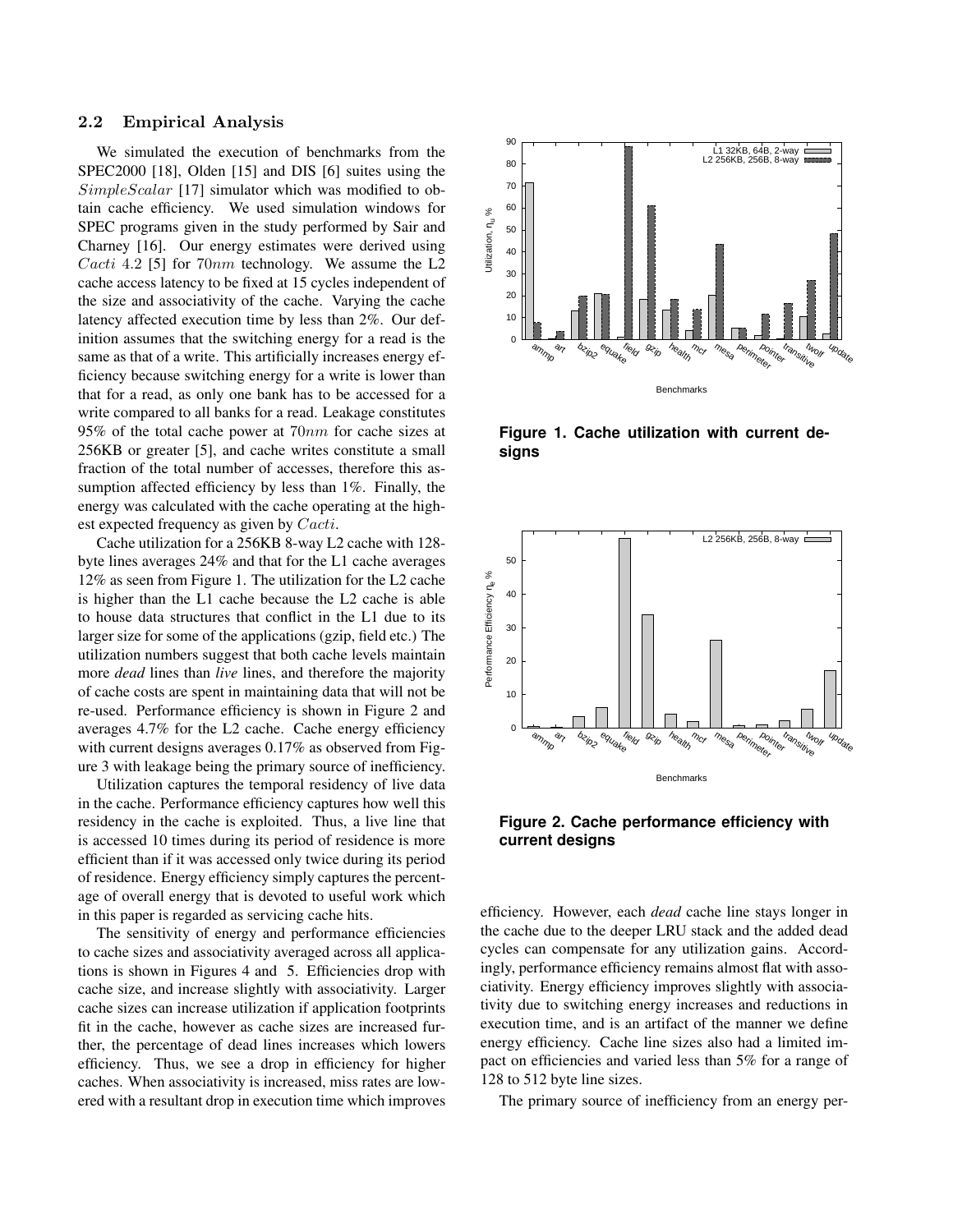

**Figure 3. Cache energy efficiency with current designs**



**Figure 4. Efficiencies as a function of cache size**

spective is that the number of accesses/cycle to an L2 is very low. Detailed analysis of the reference behavior of benchmark kernels [2] have identified inter-reference intervals from thousands to tens of thousands of clock cycles during which time millions of cache transistors remain powered up. The goal now is to dramatically scale back the cache size while remapping memory to the smaller cache. This scaling (up or down) happens periodically to match the program reference behavior that is modeled as described in the following section.



**Figure 5. Efficiencies as a function of associativity**

# 2.3 Improving Efficiency

The sharing of cache resources by memory lines is represented by the construction of *conflict sets*, where a *conflict set* is the set of main memory lines that is mapped to a cache set. The conflict sets in modern caches are constructed using *modulo* placement, where a memory line at address L is placed in the cache set  $L \mod S$ , with  $S$  sets in the cache.

The key to improving cache energy and performance efficiencies is sharing the cache among memory lines efficiently. For this, we advocate extending the notion of liveness of program variables to main memory lines. A memory line is *live* if any of the variables resident in the memory line are live. Ideally, during the execution of a procedure or function, if the set of live memory lines are resident in the cache all remaining cache lines can powered off. The cache resizing implementation would ideally track the size of the set of live memory lines at any point during the program execution. This paper captures our initial application of this view where we apply heuristics to resize the cache in an attempt to track the live range as represented by the generational model of caches [8].

The concepts of liveness, resizing, folding and conflict sets can be applied at multiple program execution points. They may be applied statically, if information regarding access behavior is available at compile-time, or they may be applied as a one-time reconfiguration technique for embedded processors that run pre-defined workloads, etc. In this paper, we apply these techniques at runtime to improve cache energy and performance efficiency.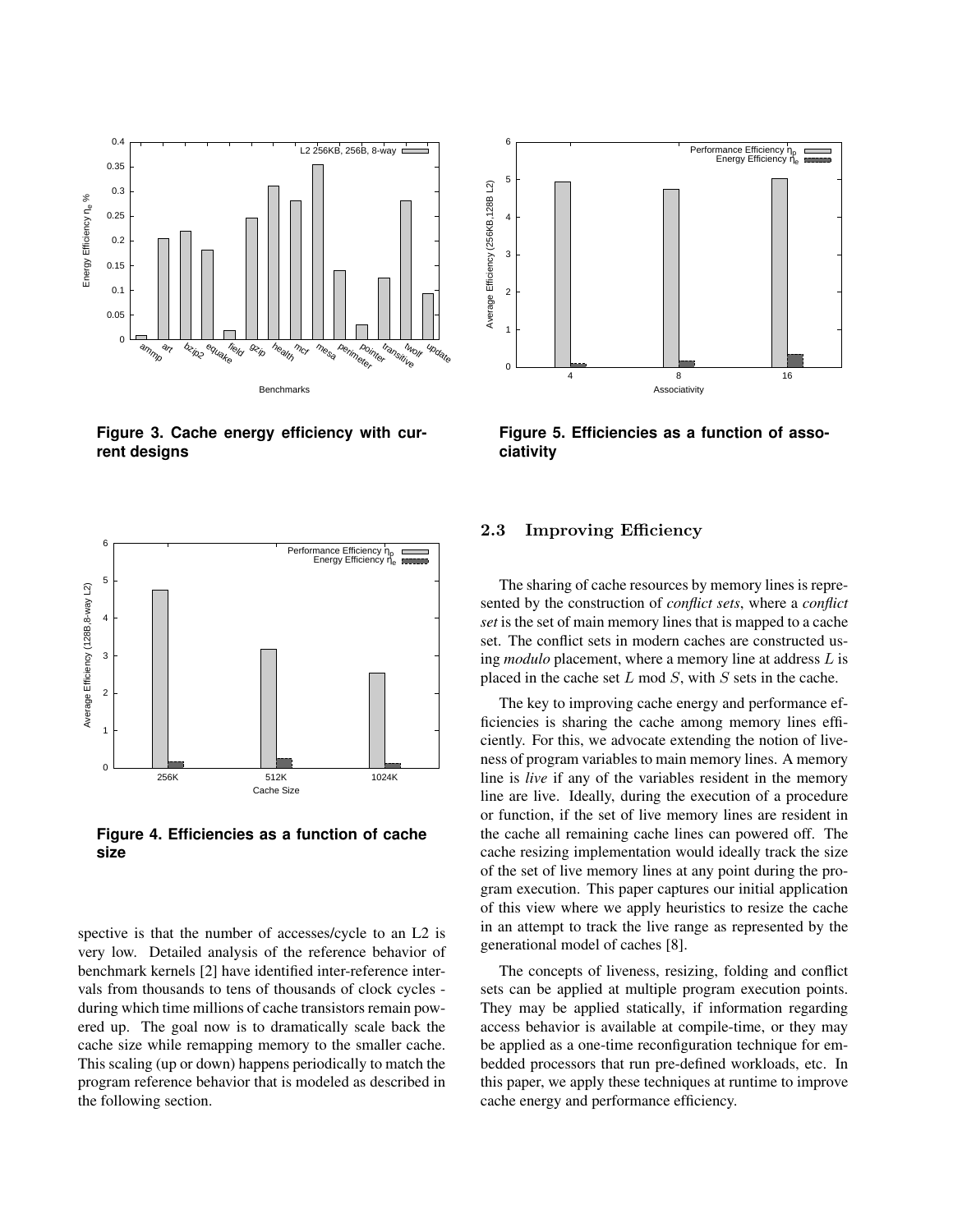

**Figure 6. Architecture Model**

# 3 Cache Resizing

If two conflict sets have non-overlapping live ranges, the two may be merged and a cache set corresponding to one of those sets can be turned off without any increase in the number of misses. This merging of conflict sets is referred to as *folding*. Folding requires remapping a set of main memory lines to a new set. Conversely, *splitting* is the reverse process and is accompanied by a corresponding upsizing of the cache. In this paper splitting is confined to folded conflict sets.

# 3.1 Customizing Cache Placement

Re-constructing conflict sets alters the mapping from memory lines to cache sets, *i.e.*, the cache placement is altered. Conflict set folding, splitting and cache sizing customize the placement for energy and performance. All conflict sets do not necessarily have the same cardinality as opposed to conflict sets in traditional caches which have the same cardinality. That is, the number of memory lines contained in a conflict set may vary over time using customized placement. A newly created conflict set by merging original conflict sets has a higher cardinality than other conflict sets which were not altered.

Associated with each set is a reference counter that is used to approximate the "liveness" of the lines in a cache set. This reference count is used in the heuristics described later in this section.

# 3.2 Architecture Model

Customized placement is implemented for the L2 cache in an uni-processor architecture with L1 and L2 caches as shown in Figure 6. The L2 access is overlapped with the L1 access - details for the individual heuristics are provided in the following section. Operationally, when a down sizing or upsizing operation is be performed a remapping table must be reloaded with address translations - this is performed in software.

Finally, we assume the existence of the ability to turn off cache lines using the *Gated-Vdd* approach proposed by Powell *et al*.[12] which enables turning off the supply voltages to caches lines, and has an additional area cost of 3%. A wide transistor in the supply voltage or the ground path of the cache's SRAM cells is introduced which reduces leakage because of the stacking effect of the self reverse-biasing series-connected transistors.

#### 3.3 Folding Heuristics

#### 3.3.1 Decay Resizing

This technique is an extension to the cache decay strategy proposed by Kaxiras *et al*.[8]. Based on a 4-bit counter value, cache sets are turned off. If a cache set is accessed while it is turned off, a cache miss results and the cache set is powered back on during the servicing of the miss.

Our technique extends this by folding conflict sets that that have long periods of inactivity or little activity. Fine grained control at the granularity of cache sets is possible through this approach. The hardware implementation consists of a look up table which contains the new set indexes as shown in Figure 7. On an L2 cache access, the lookup table is accessed for the new set index, which may be different from the original set index if the conflict set corresponding to the original set index was one of those chosen for merging. The look up table access can be performed in parallel with L1 access to save latency, however, the serial access add only a single cycle which increases execution time by only 1%.

Parameters that can be tuned include the frequency at which the counter is sampled and the number of bits in the counter. We experimented with two and four bit counters, and turn off intervals were varied from 128K to 512K cycles. Our technique merges all unused conflict sets to two or four conflict sets, which is again a design parameter that was explored. Our technique splits an original conflict set from the merged conflict set if there are multiple accesses (four) to the original conflict set within the sampling period. Eager write-backs of dirty lines are required whenever the cache is resized. Two lines with the same tag can now map to the same cache set. Therefore to ensure unique tags across all memory lines that map to a cache set, the new tags are comprised of the old tags concatenated with the index bits. For a 256KB 8-way L2 with 128 byte lines, the extended tag adds another 8 bits per cache set or a total of 256 bytes additional overhead to the entire cache which is insignificant compared to the cache size.

# 3.3.2 Power of Two Resizing

A simple version of customized placement is downsizing or sizing the cache upwards in powers of two. Powell *et al*.[12] adopt such a mechanism for instruction caches where the active cache size is increased or decreased based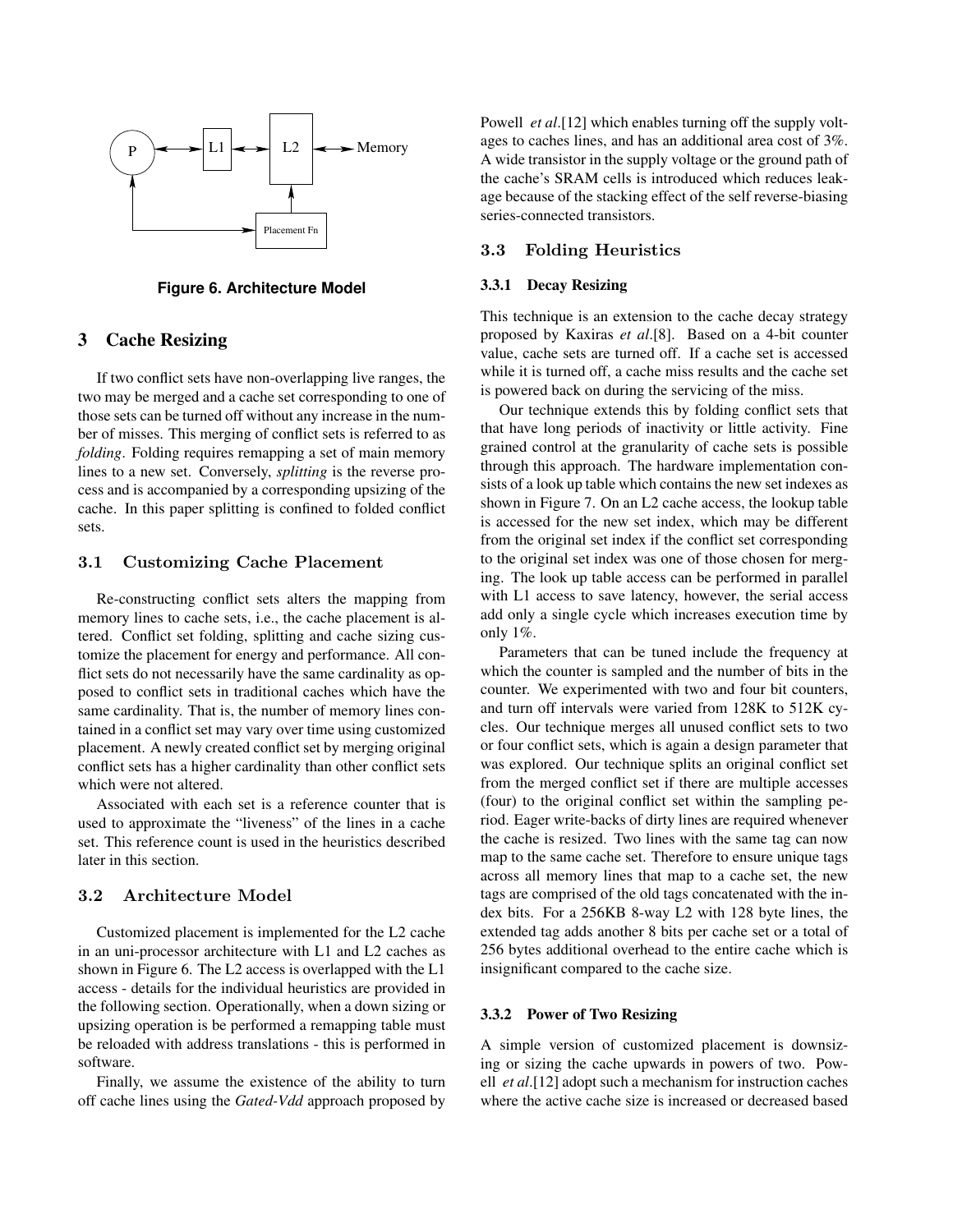

**Figure 7. Cache Decay Resizing**

on miss rates being within a certain bound determined by profiling. The advantage of this strategy is the simple address translation mechanism which uses simple bit masking as shown in Figure 8. We adopt this scheme to unified L2 caches. The number of references for a time interval is used as our basis for sizing the cache. If the references within a particular window are lower than a preset threshold, the cache can be downsized, and if it is greater, the cache can be resized upwards, with eager write-backs of dirty lines on both occasions. Parameters that can be varied include the thresholds and the turn off intervals, or using the hit count in lieu of the reference count. This scheme creates a smaller number of uniformly sized denser conflict sets upon downsizing.



**Figure 8. Power of Two Resizing**

#### 3.3.3 Segment Resizing

In this approach, the cache is split into segments that are a power of two, where a segment is a group of contiguous cache sets. For example, a cache with 256 sets can be split into 8 segments of 32 sets each, or 16 segments of 16 sets, and so on. Conflict sets from one segment are folded with those in another segment based on reference count within a time interval. For example, if there are eight segments and 256 conflict sets originally, conflict sets belonging to two segments can be folded resulting in 224 conflict sets, allowing 32 cache sets to be turned off.

This strategy sizes the cache on utilization. For example, if the utilization was 12.5%, and if the cache was divided into eight segments, ideally only one of the eight segments has to be turned on if the application footprint in the cache is contiguous. On the other hand, if the application footprint was small but non-contiguous, finer grained approaches are better suited.

The incoming address is split into a segment offset and the segment index. The lookup table is indexed using the original segment index to identify the new segment. The new segment index concatenated with the segment offset gives the new cache set index to be sent to the cache decoder. A simple implementation is to merge all segments that are under-referenced to one segment in the cache. More complicated schemes which merge segments according to conflict set live ranges are possible and are a focus of future efforts. The new tag is the original tag appended with the segment index to ensure unique tags. Parameters that were varied include thresholds, the number of segments and time intervals for sampling the reference counters.



**Figure 9. Cache Segment Resizing**

# 4 Evaluation and Results

#### 4.1 Simulation Setup

Our simulation infrastructure is the same as described in Section 2. We performed our studies on a subset of applications from the SPEC2000 and Olden benchmark suites. (Some were not included due to compilation or simulation issues). Cache configurations similar to those in existing Intel Pentium 4 architectures were studied, with 256KB L2 caches and a 32KB 64-byte, 2-way L1. If larger cache sizes were chosen, the efficiencies of caches that were sized will be further skewed upwards as many applications will fit in the cache enabling customized placement to turn off a larger number of cache sets without affecting performance. Our evaluation metrics included effectiveness, energy and performance efficiency, execution time and energy-delay product (EDP).

The decision models used for folding were discussed in Section 3.3. The models are invoked at a fixed time interval, 512K cycles in the following discussion. The decision models themselves used up less than 1% of this time frame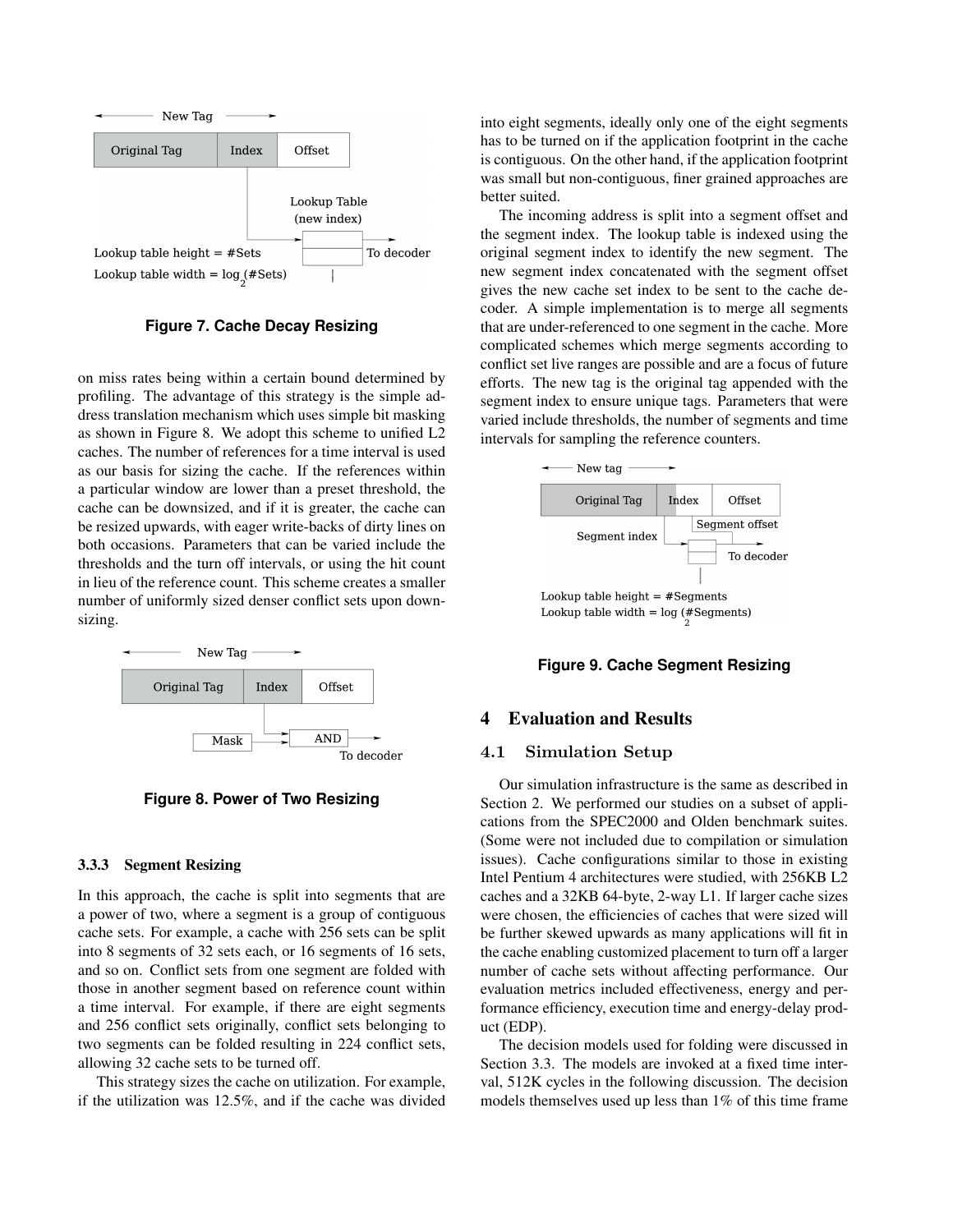to perform the cache set remapping necessary for folding. The philosophy is similar to dynamic optimizers which are invoked by traps.

# 4.2 Results and Analysis

We evaluate the heuristics described earlier and compare it with the original cache decay technique [8], and observe that for the L2 caches, sampling the access counters every 512K cycles yields the best results. The heuristics shown in the plots are: i) *decay* representing the cache decay technique with a sample interval of 512K cycles, ii) *decres:4b:2s*, representing the decay resizing heuristic with a 4-bit counter with all folded conflict sets merged to two sets with the other *dec-res* heuristics representing changed parameters, iii) *pow-res* represents the power of two resizing technique with a threshold of 1000 accesses for downsizing, iv) *seg-res:125:8S* represents segment resizing with eight segments and a threshold of 125 accesses per segment per 512K cycles. The thresholds were chosen on the basis that on average access to an L2 cache line occurs once every 80000 cycles. **Example 12.** The matrix of the horizon of the solution of the solution of the matrix in the original cando decay rechange is [8], and ob-<br>
except sets with the original case of exception  $\frac{1}{2}$  and  $\frac{1}{2}$  and  $\frac{1$ 





Figures 10 and 11 capture the effectiveness and performance efficiency averaged over all benchmarks. Average energy efficiency is shown in Figure 12. The normalized average execution time (w.r.t. 256KB base cache) is shown in Figure 13 and the maximum increase is less than 4% for the heuristics, compared to a 5.5% increase for the cache

decay technique.

The folding heuristics have each memory line mapped to an active cache set. This provides resilience against occasional accesses to a conflict set that was folded, because the active cache set can satisfy the request. This feature allows more conflict sets to be folded and more aggressive turn offs to be scheduled.

Performance efficiency improves indicating that the



**Figure 11. Performance Efficiency Comparison**

and therefore cache misses were kept low. Energy efficiency increases by about 20% relative to the base line. If half the cache was turned off to halve leakage energy was halved, the number of hits must stay constant for energy efficiency to double. Every added miss will add to execution time, and to leakage energy increasing the denominator and lowering the numerator in the energy efficiency equation. These effects provide the context for evaluating the efficiency improvement of 20%. This improvement is captured more effectively in the drop in EDP shown in Figure 14 - *the EDP improves by up to 45% compared to the base line cache*.



**Figure 12. Energy Efficiency Comparison**

Among the heuristics studied, the 2-bit hierarchical counters for the decay resizing heuristic provide the largest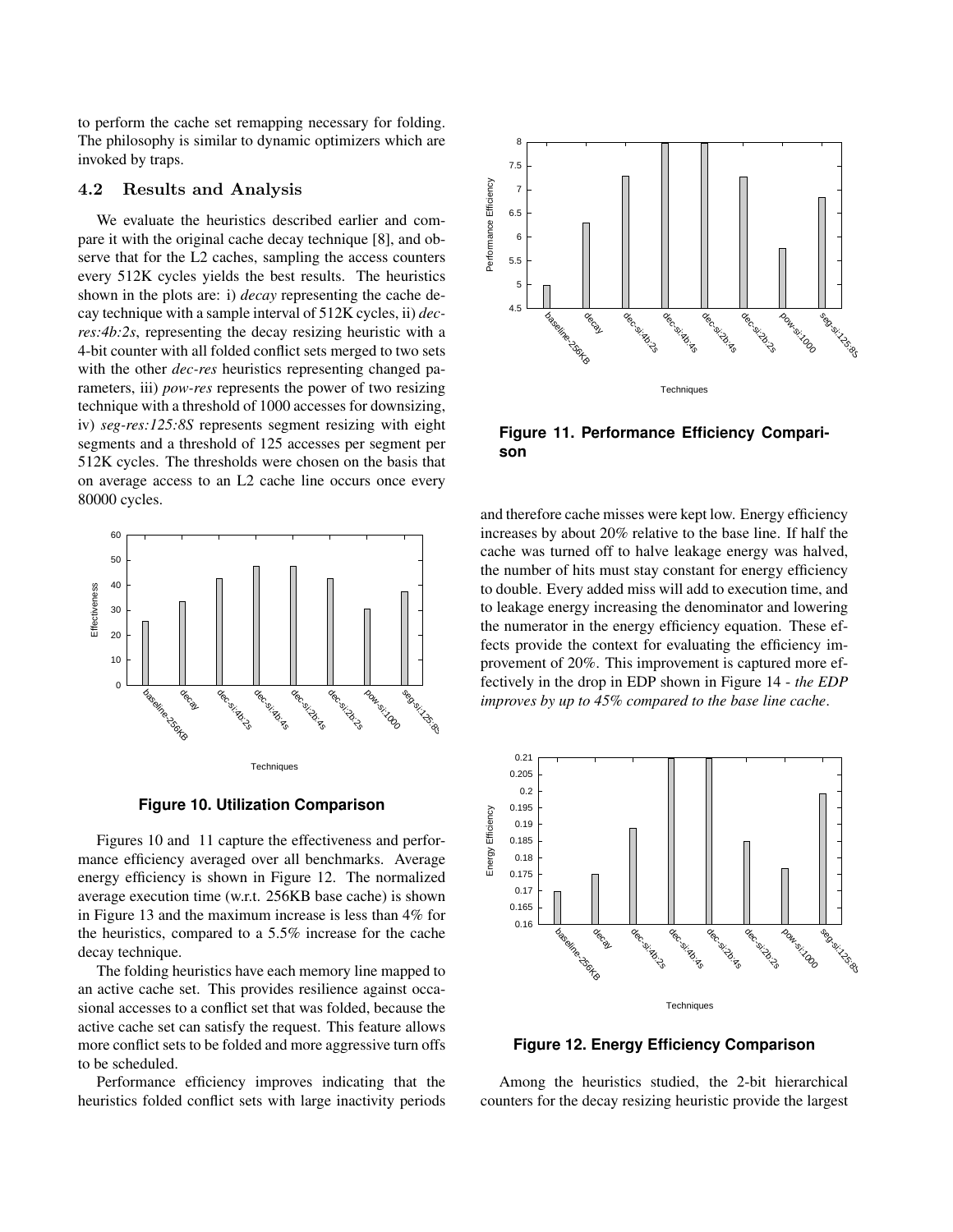

**Figure 13. Execution Time Comparison**



**Figure 14. EDP Comparison**

improvements in EDP, because of the aggressive turn offs folding all unused conflict sets into just two sets. The segment resizing technique, reduces the EDP by 30%, but affects the execution time by less than 1%. We varied the thresholds for the techniques (for example, from 1000 to 256 accesses per bank with 8 banks) and increased the number of banks to 16, however, this was not found to have a significant effect, affecting results by less than 10%. EDP improvements for individual benchmarks were significant, ranging from 40–60%, and had low variance from the average. The benchmark bzip2 however, did not have any appreciable drop in EDP–accesses and conflicts among the three major data structures prevented the technique from folding cache sets to improve energy efficiencies.

The power of two sizing heuristic lowered EDP by 20%,

and performed worse than the original cache decay approach and the other heuristics. The reason for the underperformance is that it tries to create different "conventional caches", by resizing conflict sets uniformly, and therefore the sources of inefficiency remained.

The folding heuristics were found to be stable independent of the exact thresholds, counters or banks chosen, indicating that the techniques are robust to the variance in memory reference behaviors, as long as the parameters chosen were in the expected reference range. The IPC degradation followed the execution time pattern, and was limited to less than 4% for all the heuristics.

We also evaluated the hardware overhead our proposed heuristics require. For example, the decay resizing heuristic requires a lookup table of  $256 * 8 = 1024$  bits for a 256 set cache. This 256 byte investment is less than 1% of a 256 KB cache, because no tag circuitry is required. As for energy consumption, if lookup table is accessed on every L1 access to minimize added latency, the switching energy for the lookup plus the leakage energy constitutes a negligible amount  $\ll 1\%$ .) Similarly, the extended tag that is required because of folding constitutes an insignificant overhead in terms of area and power, once again being less than 1%.

The results indicate a significant headroom for improving cache efficiency remains, notwithstanding the benefits gained by the heuristics. A more focused approach using inputs from and controlled by the compiler exploiting liveness and predictability of memory access patterns may be successful in improving efficiencies further. This is especially suited for scientific computation, where access patterns are often known and predictable.

Compilers may have to schedule accesses to the cache in a burst to minimize leakage energy in future. Conflict set construction with compiler inputs and compiler control is one of the extensions we are exploring.

# 5 Conclusion and Future Extensions

Modern caches have poor efficiencies and were the target of the work reported in this paper. Our hypothesis is that efficiency can be improved by extending the state of practice that involves intelligent shutdown of cache components to scaling caches by remapping main memory to a reduced size cache. We first proposed a model of cache behavior for quantifying operational aspects of efficiency. This model motivated the proposal of several heuristics based in the concept of folding to improve efficiency. We found that efficiencies and the EDP are increased by up to 20% and 40% using these simple heuristics. Significant headroom for improving efficiency still exists, and our current efforts are targeted towards refining our approach towards that end. Extensions include using compiler generated liveness analysis and folding-aware data layouts.